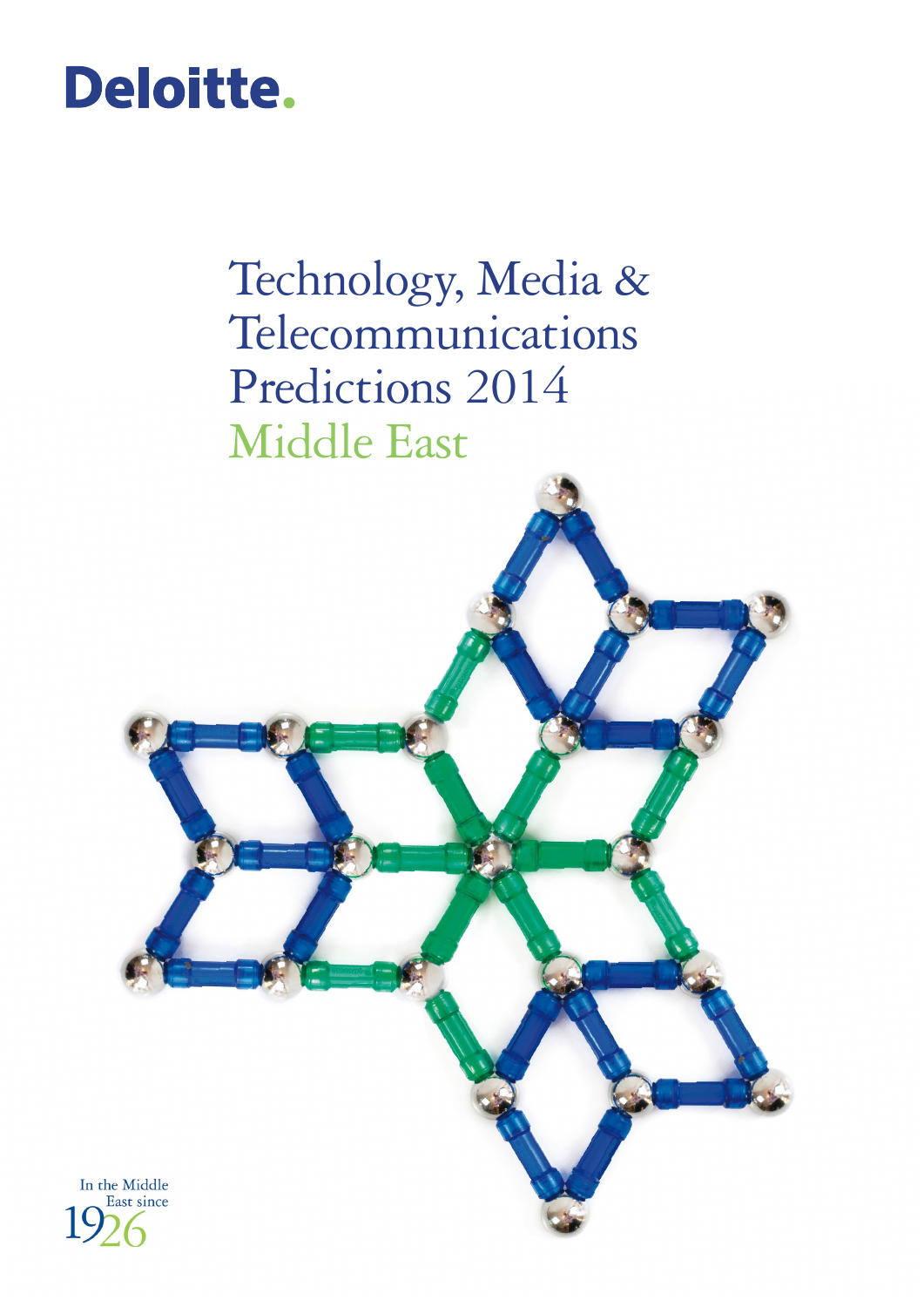## Short messaging services versus instant messaging: value versus volume

Deloitte predicts that in 2014 instant messaging services on mobile phones (MIM) will carry more than twice the volume (50 billion versus 21 billion per day) of messages sent via a short messaging service (SMS)<sup>343</sup>. This is a significantly greater ratio than in 2012, when 1.1 instant messages were sent for every text message<sup>344</sup>. It might be supposed that the growth in MIM is coming at the expense of SMS and mobile carriers. However despite the burgeoning volumes of messages carried over MIM platforms<sup>345</sup>, we expect globally SMS to generate more than \$100 billion in 2014, equivalent to approximately 50 times the total revenues from all MIM services<sup>346</sup>.

So MIM services may win the battle for volume in 2014, but SMS will be victorious in global revenue terms. We expect SMS to continue to generate significantly greater revenues than MIM even as far out as 2017, by which point global SMS revenues are expected to have started falling<sup>347</sup>. We would also expect MIM services on mobile phones to continue to substitute not just for SMS, but all other forms of communication, from e-mail to phone calls.

Text messaging's superior revenue‑generating ability is due to three main factors: ubiquity, infrequency and price.

SMS is the one messaging standard common to almost every mobile phone<sup>348</sup>. There are 3.2 billion unique mobile subscribers that can send and receive SMS<sup>349</sup>. MIM is popular, but it requires a smartphone, tablet or MP4 player. It also needs a mobile data plan, or a connection to a Wi‑Fi network. Both are ubiquitous in some regions in the world, but in some markets, such as most of the African region, only a minority has mobile broadband, and even fewer have fixed broadband.

Further, many over-the-top (OTT) providers are incompatible with each other. Communication via an OTT service requires all parties to have the same app. A WhatsApp customer cannot message a WeChat user directly. In order to communicate, the requisite app would need to be downloaded; otherwise SMS would have to be used<sup>350</sup>.

Some MIM services only work with a single brand of phone. When sending a message to someone using a different manufacturer's phone, SMS is the choice by default.

While SMS is common to all smartphones, most smartphones are likely to send far fewer SMSs than MIM messages in 2014. But the relative infrequency of sending SMS compared with MIM may be a key reason why SMS is able to generate greater value. Mobile phone users may be relatively insensitive to SMS tariffs as they send few text messages relative to those sent via MIM services. Feature phone users may send few messages via their phones. For both types of mobile phone, users may be willing to spend 10 cents per message on the assumption that in a given month they would send fewer than 10 messages.

It is also important to note that while MIM and SMS are based around messaging that is predominantly text based, there are subtle but fundamental differences which engender different behaviors. MIM is based around two‑way communication and an interchange of quick-fire responses. Presence awareness often acts as a signal for one correspondent to start conversing with another – or multiple others. Further, instant messaging's origins are as a free‑of‑charge PC-based service. By contrast SMS is more about individual, paid-for messages, for sending information.

Smartphone users travelling abroad may prefer to use text messaging, as it may be cheaper while roaming to send an SMS than to purchase a mobile data package so as to be able to send and receive MIM. And some users may simply not have mobile data roaming enabled.

MIM's lower direct revenues may also be due to the provider's business model. Some MIM services are a value‑added offering to all users of a manufacturer's device. For example Apple's iMessage service is a feature of the device ecosystem and there is no subscription involved351. Facebook's communications services for mobile devices may help drive mobile advertising revenues. Some services such as WhatsApp seem to be focused, at least for now, on capturing the largest possible user base, and are not focused on revenue. Other services such as Snapchat may focus more on the value from accumulating large volumes of users, to whom value-added services can subsequently be sold<sup>352</sup>.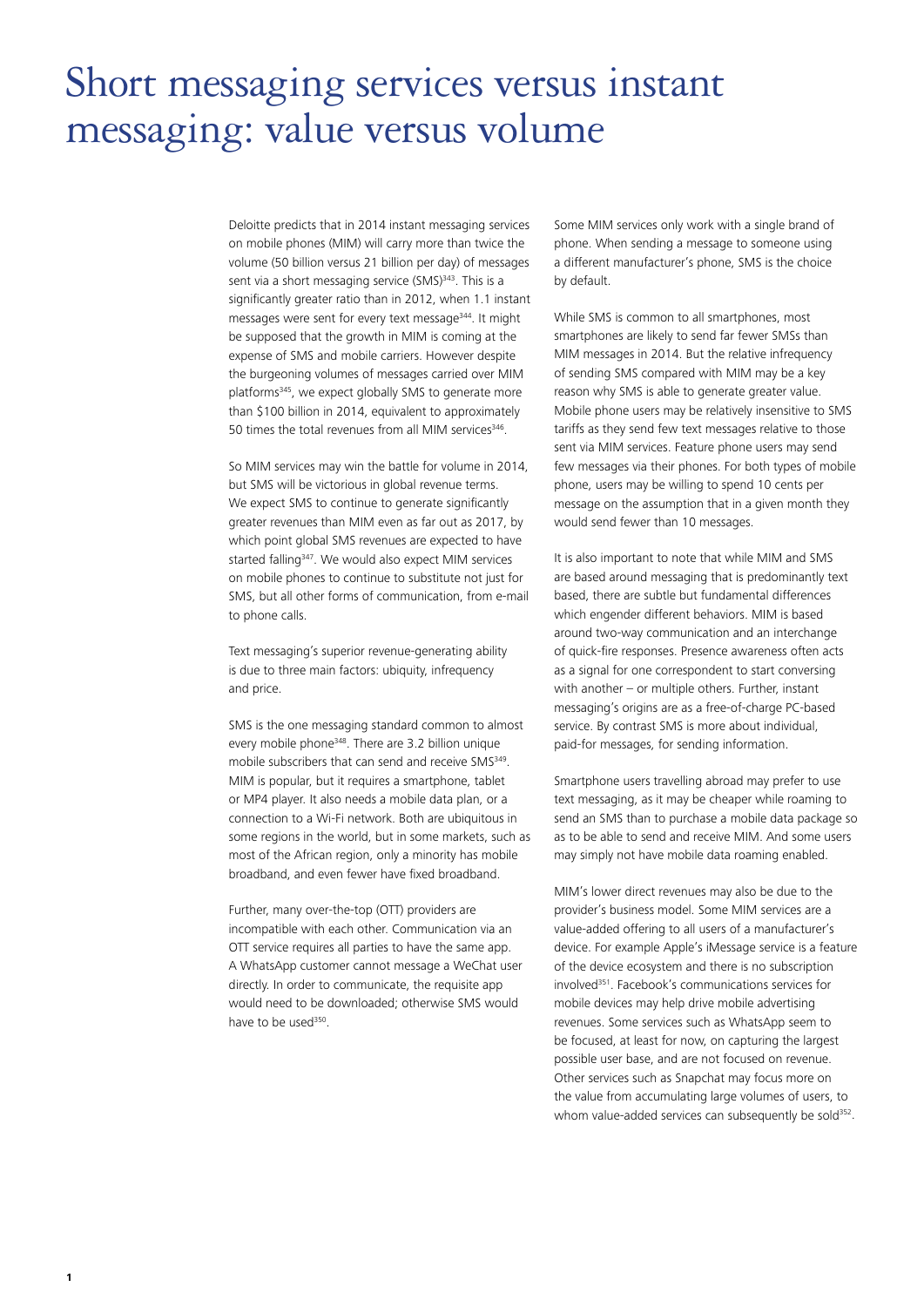In 2014 it is very likely that trillions of MIMs will be sent in place of a text message. But it is also very likely that, billions of times per day, MIMs will also be sent instead of e‑mail, tweets or other forms of communication such as phone and video calls.

SMS's significant revenues and margins in 2014 are likely to contrast with the challenges facing some standalone MIM service providers. Competition between MIM providers may prevent significant profitability from being achieved<sup>353</sup>. With some providers relying on revenues from app purchases or one‑off annual fees, average revenue per customer is low. For example, WhatsApp charges a dollar a year per subscriber<sup>354</sup>. Other providers have included virtual goods or games in their offering, and their revenues are growing fast<sup>355</sup>. For example Line generates about 69 cents per customer per quarter from in-app purchases, advertising and games<sup>356</sup>. As more services become available and competition increases, some providers are forced to buy TV ad space to raise awareness, rather than relying on free viral marketing<sup>357</sup>. Indeed the MIM business model may face substantial challenges in 2014, and the upper limit on revenues may be surprisingly low: a MIM provider with seven billion users, charging a dollar per year, would have a fraction of SMS' global revenues.

MIM and SMS are likely to be regarded as direct competitors in 2014358. One analyst estimated that in 2013, MIM depleted SMS revenues by \$32 billion. A single text message costs a few cents to send, but an MIM consisting of 200 characters of text may generate about 0.01 cents if the subscriber is paying \$10 per gigabyte, and the MIM provider may not earn anything from this<sup>359</sup>. Given the rising volumes of MIM messages in 2014, the implicit loss might be even higher<sup>360</sup>. However over the past few years, global SMS and MIM volumes and revenues have grown in tandem<sup>361</sup>.

But while MIM may be taking revenue from mobile operators in the form of lost text messaging revenues, it may also be driving demand for mobile broadband. And in 2014, revenues for mobile broadband may overtake SMS<sup>362</sup>. While it is difficult to assign an exact value for the impact of instant messaging on the take‑up of mobile broadband, it is sizable, and should become larger still over time, as MIM services are used increasingly to send large audio and larger video files. A one minute‑long video sent via MIM is more than 1,000 times larger than a text-only MIM (see Figure 12 for approximate file sizes by different type of messages).

#### **Figure 12: Approximate file sizes by type MIM message**

| <b>Type of MIM message</b>                   | Approximate size (in KB)* |
|----------------------------------------------|---------------------------|
| Text-only MIM (approximately 150 characters) | 10                        |
| Photo                                        | 100                       |
| Audio file (one minute long)                 | 150                       |
| Video file (one minute long)                 | 12.000                    |

Source: Deloitte analysis based on publicly available information<sup>363</sup>

\* File sizes are considerably compressed when sent via an MIM application and will not reflect its actual size.

#### **Bottom line**

Text messaging's heyday is approaching but in 2014 it should still generate significant margin for the mobile industry. Its importance should be neither overlooked nor underestimated.

There are several ways for operators to respond to the negative long-term outlook for SMS.

One would be to try and create an operator‑owned OTT MIM to rival the existing providers. For this to work as well as SMS, it would need to be a global standard; if the industry relies on opt-ins on a per carrier basis, adoption is likely to be too slow<sup>364</sup>.

A further option would be to incorporate MIM‑type features into SMS, such as by replicating the ability to send messages to groups easily, and to include audio and video clips. Presence functionality may also help.

A third option would be, rather than compete with MIM services, to encourage their adoption, so as to increase take‑up and usage of mobile data. Carriers should evaluate the merits of exposing network and data assets to OTT players via APIs (Application Programming Interfaces)<sup>365</sup>. Carrier APIs allow third parties to integrate their applications and services more closely with the mobile device, the SIM card and elements of the network. Functionality ranges from in-app advertising through to 'add-to-bill' processing, which allows the value of in‑app purchases, such as emoticons, stickers and games, to be added to the monthly phone bill. Given that MIM services tend to have low consumer loyalty, carriers could help improve the dynamics of OTT MIM, whilst at the same time positioning themselves to capture a share of MIM revenues. Figure 13 provides an example of some of the APIs that a carrier could expose.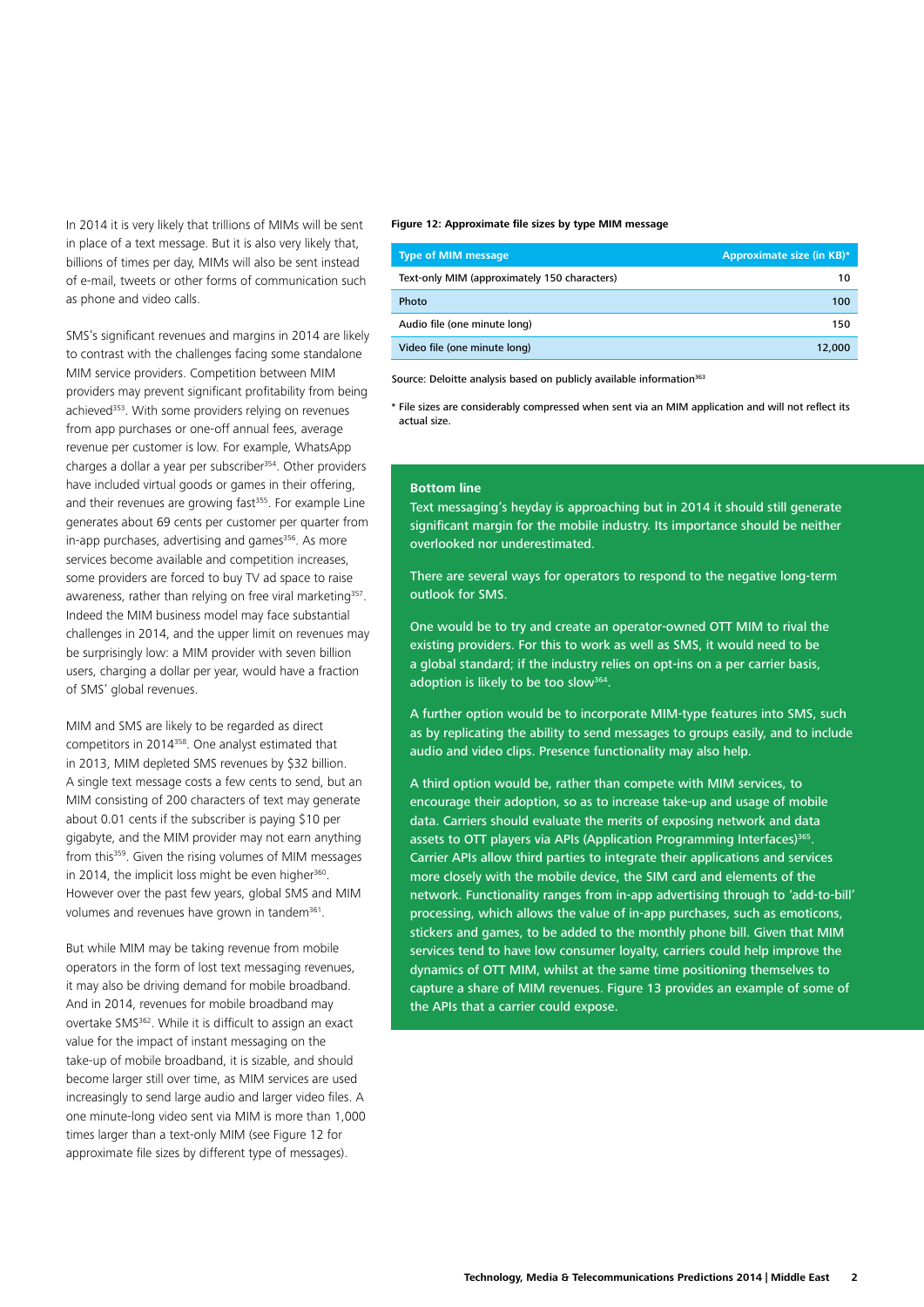

Source: Deloitte research using various publicly available sources<sup>366</sup>.

A final option for carriers would be to encourage the usage of SMS as a bearer for application to person messages (A2P), which are used to send personalized messages to individuals, from advice of bank balance, to warning of a delay to a flight, to a reminder for a medical appointment. One analyst has estimated that A2P messaging volumes could grow an average six percent per annum over 2013-2017<sup>367</sup>.

Standalone MIM service providers aiming to maximize revenues may need to diversify their income streams. Some providers may become content platforms. In Asia Pacific, companies such as KaKao and LINE are monetizing their significant installed bases by positioning their service as a platform for games, virtual goods and advertising. Deloitte estimates that revenues generated for MIM service providers from games bought or played on their platforms and other virtual goods, such as stickers, will be worth over \$1 billion in 2014 – a significant sum, albeit still a fraction of revenues generated by SMS services. Standalone MIM providers may also want to generate additional revenue from advertising, but this might cause some users to change their service.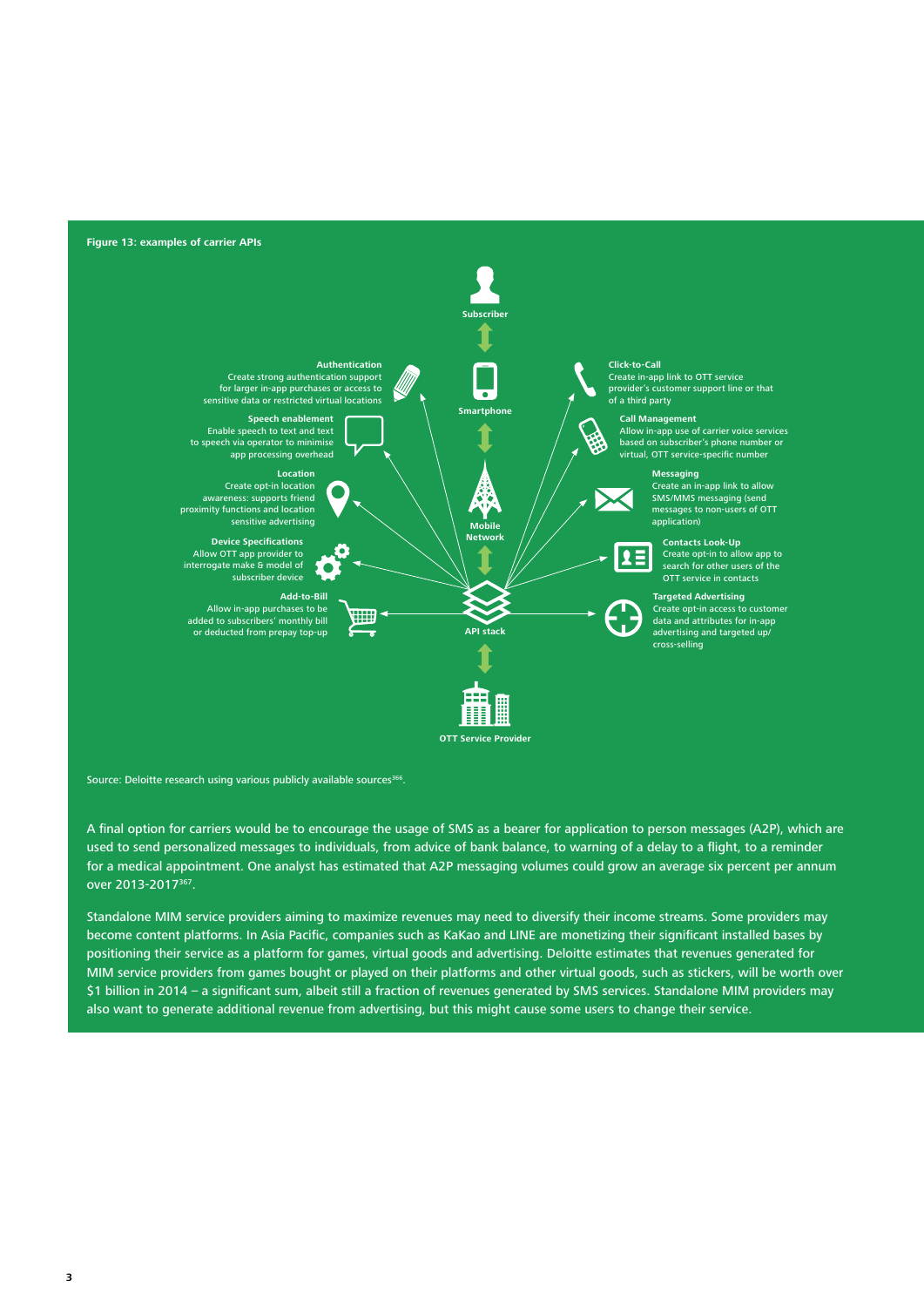#### **Middle East perspective**

The global decline in SMS volumes at the hands of mobile instant messaging (MIM) is also felt by telecom operators in the Middle East. In the UAE, SMS volumes have dropped considerably in recent years, with a decline of 24 percent between 2009 and 2012<sup>368</sup> MMS declined even faster, almost 50 percent over the same period<sup>369</sup>. This trend should not surprise, particularly in the UAE, which at 74 percent has emerged with the highest smartphone penetration rate in the world<sup>370</sup>, and where MIM are the most popular. frequently downloaded and used apps. Surveys amongst users in the region reaffirm this, with 77 percent ranking communication apps the most popular and 58 percent using them the most frequently<sup>371</sup>. For example in Saudi Arabia, the largest smartphone market in the Middle East and third globally with 73 percent<sup>372</sup> penetration, WhatsApp was the most downloaded paid app towards the end of 2012373.

Two areas of concern for regional telecom operators arise from this. The first is the fact that both globally and locally, SMS and MMS is declining. The second is the pace of that decline in the Middle East, estimated at 9 percent per annum so far in the UAE alone. In dollar terms, we expect the impact of OTT on operators' SMS and MMS revenues to be in the range of 5 to 6 percent in the next 5 years<sup>374</sup>. Though this seems small, SMS is still one of the highest margin services provided by operators, so the impact on profit could potentially be greater. At the same time, higher smartphone penetration and stronger affinity to MIM makes it more ubiquitous in the Middle East than anywhere else in the world. Coupled with increased multimedia sharing in the region, MIM is a stronger driver for data consumption. For example, WhatsApp's recently rolled out cross-app content sharing capability has enabled one Middle Eastern music streaming service to share 50 percent more of its songs via WhatsApp than on Facebook<sup>375</sup>. That said, we also expect Facebook's recent acquisition of WhatsApp to accelerate the region's MIM data sharing and consumption habits as well as to increase the user base across both, as it seeks to integrate messaging and photo services across the two platforms<sup>376</sup>.

Globally operators have used one of the following strategies to combat OTT: defend (block OTT MIM, improve SMS pricing), replicate (compete with their own OTT MIM, acquire an existing OTT MIM) or partner. In the region, we expect operators to adopt a partnering approach to encourage data consumption and expand new revenue streams. Saudi Arabia's Mobily has already taken this step through its partnership with WhatsApp in 2012. Under the agreement, Mobily can exclusively launch WhatsApp packages in the Kingdom, in which users pay a monthly or weekly subscription fee to enjoy unlimited WhatsApp usage<sup>377</sup>.

In the interest of maximizing the bottom line, operators in the region should also aim to retain and extract the most value from their SMS share while they can, for instance through application to person (A2P) messaging from GCC mGovernment programs, mobile banking and business to consumer (B2C) SMS advertising. At the same time, operators should capitalize on the greater volume of data consumption that the region presents with its broader MIM base.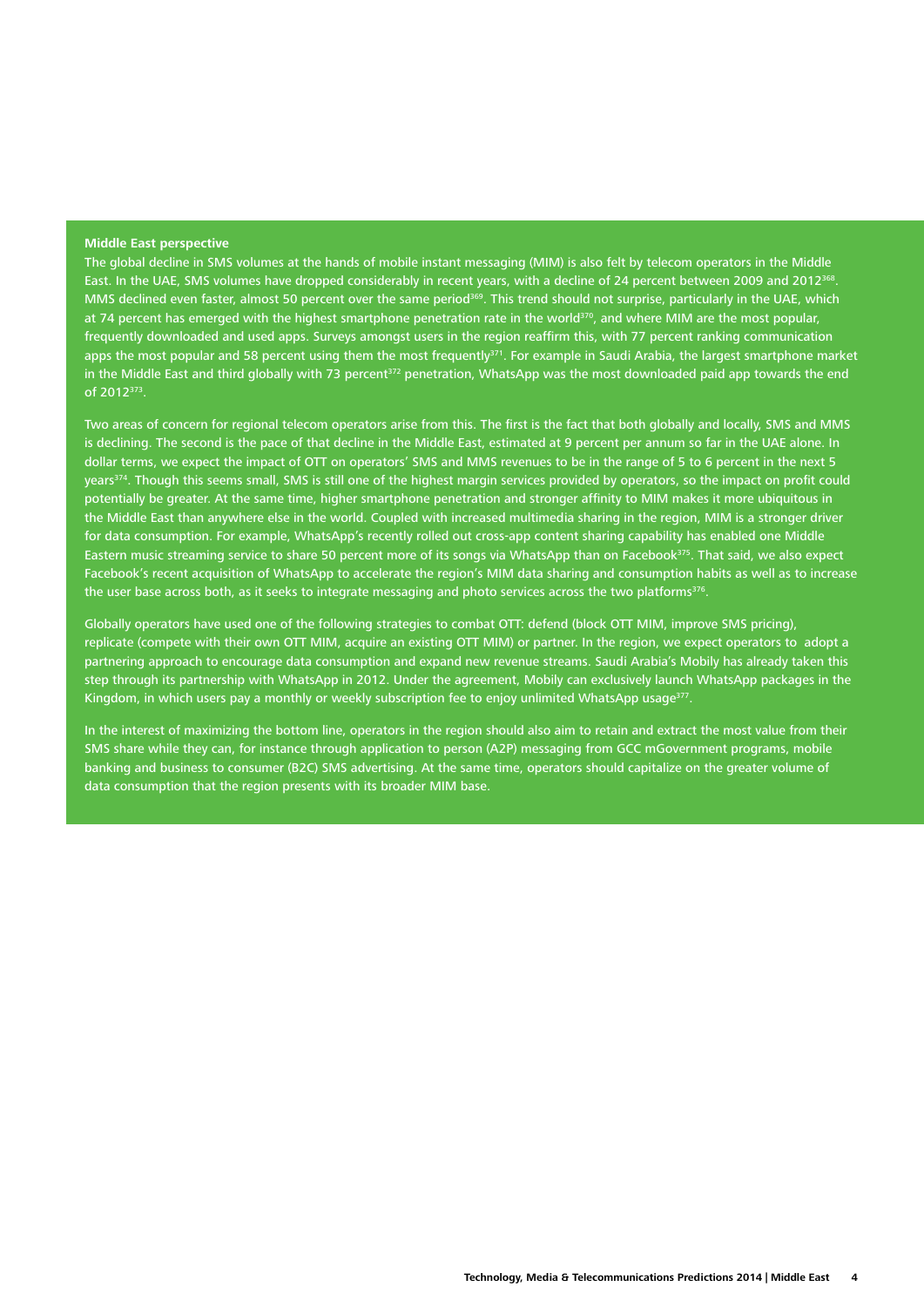# Deloitte in the Middle East

### **ME Regional office** Gefinor Center, Block D

Clemenceau Street P.O. Box 113-5144 Beirut, Lebanon Phone +961 (0) 1 748 444 Fax +961 (0) 1 748 999

#### **Consulting**

onal office Deloitte & Touche (M.E.) Building 3, Emaar Square Downtown Dubai P.O. Box 4254 Dubai, United Arab Emirates Phone +971 (0) 4 376 8888 Fax +971 (0) 4 376 8899

#### **Enterprise Risk Services**

**Ional office** Deloitte & Touche (M.E.) Building 3, Emaar Square Downtown Dubai P.O. Box 4254 Dubai United Arab Emirates Phone +971 (0) 4 376 8888 Fax +971 (0) 4 376 8899

#### **Financial Advisory Services**

anal office DIFC, Currency House Building 1 P.O. Box 112865 Dubai, United Arab Emirates Phone +971 (0) 4 506 4700 Fax +971 (0) 4 327 3637

#### **Tax Services**

Regional office **Currency House** Building 1 P.O. Box 282056 Dubai, United Arab Emirates Phone +971 (0) 4 506 4700 Fax +971 (0) 4 327 3637

#### **The Deloitte ME Islamic Finance**

**Knowledge Center (IFKC)** Al Zamil Tower. Government Avenue, Manama, Kingdom of Bahrain Phone +973 (0) 1 721 4490 Ext 2018 Fax +973 (0) 1 721 4550

#### Quick links

deloitte.com/middleeast Blog: deloittemiddleeast

matters.com

Twitter: @DeloitteME @DeloitteMEjobs

Facebook: Deloitte Middle East Linkedin: Deloitte Middle East company profile

### **Bahrain**

Manama Al Zamil Tower Government Avenue P.O. Box 421 Manama, Kingdom of Bahrain Phone +973 (0) 1 721 4490 Fax +973 (0) 1 721 4550

#### **Egypt**

Cairo<br>95 C, Merghany Street, Heliopolis 11341, Cairo, Egypt Phone +20 (0) 2 2290 3278 Fax +20 (0) 2 2290 3276

#### Alexandria Madinet El Sayadla

Building No 10, Smouha, Alexandria Phone +20 (0) 3 426 4975 Fax +20 (0) 3 426 4975

#### **Iraq**

Erbil Vital Village, No. 42 Erbil, Iraq Phone +964 (0) 66 257 6200

#### **Jordan**

Amman Jabal Amman, 190 Zahran Street P.O. Box 248 Amman 11118, Jordan Phone +962 (0) 6 550 2200 Fax +962 (0) 6 550 2210

#### **Kuwait** Deloitte & Touche Al-Fahad

Al-Wazzan & Co. vait City Dar Al-Awadi Complex Ahmed Al-Jaber Street, Sharq P.O. Box 20174 Safat 13062, Kuwait Phone +965 2240 8844 Fax +965 2240 8855

#### **Lebanon**

Beirut Arabia House, 131 Phoenicia Street P.O. Box 11-961 Riad El-Solh, Beirut 1107 2060 Lebanon Phone +961 (0) 1 364 700 Fax +961 (0) 1 367 087

#### **Libya**

Tripoli Tripoli Tower P.O. Box 93645 Tripoli, Libya Phone +218 (0) 92 370 1049

#### **Oman**

Muscat MBD Area Muscat International Center P.O. Box 258, Ruwi Postal Code 112 Sultanate of Oman Phone +968 (0) 2481 7775 Fax +968 (0) 2481 5581

#### **Palestinian Territories**

Ramallah Al Mashreq, Insurance Building P.O. Box 447 Ramallah, Palestinian Controlled Territories Phone +970 (0) 2 295 4714 Fax +970 (0) 2 298 4703

#### **Qatar**

Doha Al Ahli Bank Building Sheikh Suhaim Bin Hamad Street P.O. Box 431 Doha, Qatar Phone +974 (0) 4434 1112 Fax +974 (0) 4442 2131

#### **Saudi Arabia**

Deloitte & Touche Bakr Abulkhair & Co. Riyadh Prince Turki Bin Abdullah Al-Saud Street Sulaimania Area P.O. Box 213 Riyadh 11411, Saudi Arabia Phone +966 1 282 8400

Fax +966 1 282 8428

#### Al Khobar

ABT Building, Al Khobar P.O. Box 182 Dammam 31411, Saudi Arabia Phone +966 (0) 3 887 3937 Fax +966 (0) 3 887 3931

#### Jeddah

Saudi Business Center Madinah Road P.O. Box 442 Jeddah 21411, Saudi Arabia Phone +966 (0)1 2 657 2725 Fax +966 (0)1 2 657 2722

#### **South Sudan**

Juba Deloitte Complex, Plot No.160, Block 3K-South 2nd Class Thong Ping Residential Area P.O Box 511, Juba, Republic of South Sudan Phone +211 92 000 1024

#### **Syria**

Damascus 9 Fardos Street P.O. Box 12487 Damascus, Syria Phone +963 (0) 11 221 5990 Fax +963 (0) 11 222 1878

#### Rawda

38 Rawda Street P.O. Box 12487 Damascus, Syria Phone +963 (0) 11 331 1212 Fax +963 (0) 11 332 2304

### **United Arab Emirates**

Abu Dhabi Al Sila Tower Sowwah Square P.O. Box 990 Abu Dhabi, United Arab Emirates Phone +971 (0) 2 408 2424 Fax +971 (0) 2 408 2525

#### Dubai

Deloitte & Touche (M.E.) Building 3, Emaar Square Downtown Dubai P.O. Box 4254 Dubai, United Arab Emirates Phone +971(0) 4 376 8888 Fax +971(0) 4 376 8899

#### Fujairah

Al-Fujairah Insurance Co. Building P.O. Box 462 Fujairah, United Arab Emirates Phone +971 (0) 9 222 2320 Fax +971 (0) 9 222 5202

#### Ras Al-Khaimah

Ras Al-Khaimah, Insurance Building, Al-Nakheel, Ras Al-Khaimah, UAE P.O. Box 435 Ras Al-Khaimah, United Arab Emirates Phone +971 (0) 7 227 8892 Fax +971 (0) 6 574 1053

#### Sharjah

Corniche Plaza 2, Al Buhairah Corniche P.O. Box 5470 Sharjah, United Arab Emirates Phone +971 (0) 6 574 1052 Fax +971 (0) 6 574 1053

#### **Yemen**

Sana'a Sana'a Trade Center Eastern Tower, Algeria Street P.O. Box 15655 Sana'a, Yemen Phone +967 (0) 1 448 374 Fax +967 (0) 1 448 378

For inquiries on Mauritania, please contact the ME regional office.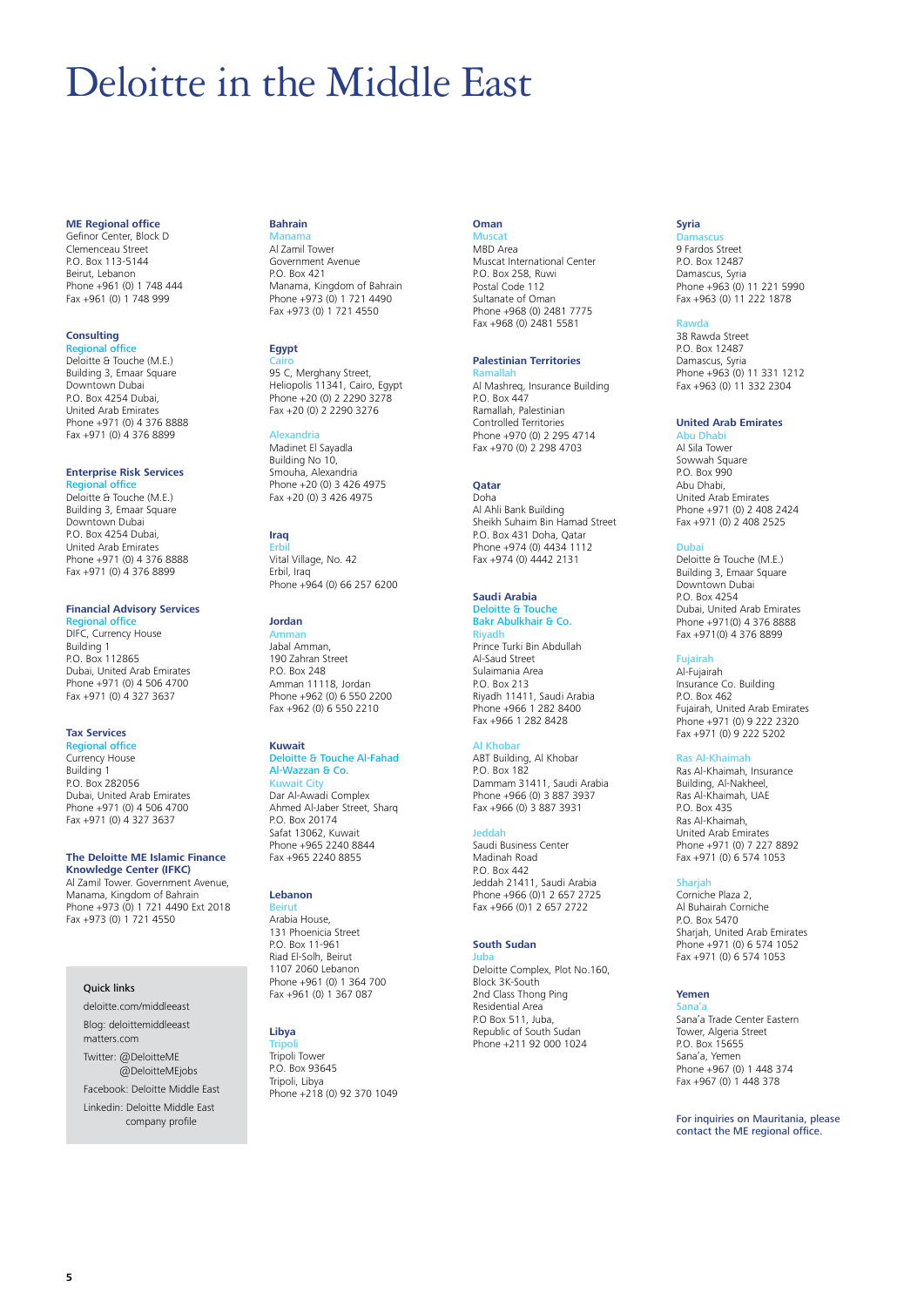# **Endnotes**

- 343 The volume for SMSs and MIMs sent are estimated based on existing knowledge, conversations with industry players and published industry forecasts including: Chat apps have overtaken SMS by message volume, but how big a disaster is that for carriers?, Gigaom, 29 April 2013. See: http://gigaom.com/2013/04/29/ chat-apps-have-overtaken-sms-by-message-volume/ . Of this quantity, the market leader WhatsApp has by far the highest volume, with a claimed 27 billion messages sent per day, which on its own is greater than the volume of text messages. See: WhatsApp hits new record after processing 27 billion messages in one day, The Next Web, 13 June 2013: http://thenextweb.com/mobile/2013/06/13/whatsapp-is-now-processing-a-record-27-billion-messages-per-day/.
- 344 OTT messaging traffic will be twice the volume of P2P SMS traffic by end-2013, Informa, 29 April 2013. See: http://blogs.informatandm.com/12861/newsrelease-ott-messaging-traffic-will-be-twice-the-volume-of-p2p-sms-traffic-by-end-2013/
- 345 For the purposes of this prediction, the following instant messaging services/providers have been included: WhatsApp, Line, Viber, Tango, WeChat, Snapchat, iMessage, Nimbuzz and KakaoTalk. Upon installation, most of these services, create a user account using one's phone number as username. Social networking services for which MIM is a subordinate component have been excluded from this analysis.
- 346 SMS revenues in 2013 reached \$120 billion in 2013 and are forecast to decline to \$96.7 billion by 2018. See: Global annual SMS revenues will be US\$23 billion less by 2018, Informa, 14 November 2013: http://www.informa.com/Media-centre/Press-releases-- news/Latest-News/Global-annual-SMS-revenues-will-be-US23-billion-less-by-2018/ ; For more information on revenues for major MIM players, see: Snapchat Could Learn From The Explosive Growth In This Messaging App's Sticker And Ad Revenue, Business Insider, 17 December 2013: http://www.businessinsider.in/Snapchat-Could-Learn-From-The-Explosive-Growth-In-This-Messaging-Apps-Sticker-And-Ad-Revenue/articleshow/27546896.cms ; Kakao to be Listed Next Year, BusinessKorea, 7 January 2014: http://www.businesskorea. co.kr/article/2851/kakao-ipo-kakao-be-listed-next-year
- 347 Ovum anticipates SMS revenues to start declining as of 2017. See: Global SMS revenues will decline after 2016, Ovum, 11 November 2013: http://ovum.com/2013/11/11/global-sms-revenues-will-decline-after-2016/
- 348 2G CDMA handsets do not support text messaging.
- 349 Definitive data and analysis for the mobile industry, GSMA Intelligence, November 2013. See: https://gsmaintelligence.com/
- 350 A global survey of MIM users found that 58 percent of respondents had more than one MIM app installed on their phone. In Indonesia the average was 4.2 apps. See: Study: Facebook Messenger still reigns in the U.S. but other countries look to WhatsApp, Gigaom, 26 November 2013: http://gigaom.com/2013/11/26/study-facebook-messenger-still-reigns-in-the-u-s-but-other-countries-look-to-whatsapp/
- 351 For a description of Apple's iMessage, see: Messages Unlimited texting Unlimited fun, Apple, website as accessed on 16 December 2013. https://www.apple. com/ios/messages/
- 352 Snapchat's planned commercialization model is based on the approach used by WeChat, generating revenue from in-app transactions and gaming services. See: Chatting With Mr Snapchat, BBC, 14 November 2013: http://www.bbc.co.uk/news/technology-24925932
- 353 For a discussion on the business models for instant messaging services, see: BBM app hits 10m downloads on rival phones, Financial Times, 23 October 2013: http://www.ft.com/cms/s/0/7555ea62-3bcc-11e3-b85f-00144feab7de.html?siteedition=uk#axzz2kvbMDy4d (Registration required)
- 354 On Google Play and Apple App Store, WhatsApp is free in the first year of installation and \$0.99/year. See: iTunes Preview, Apple, 2013. See: https://itunes. apple.com/gb/app/whatsapp-messenger/id310633997 ; WhatsApp Messenger, Google Play, 2013: https://play.google.com/store/apps/details?id=com. whatsapp&hl=en\_GB
- 355 Line's revenues increased by 45.3 percent in one quarter and 348.9 percent year-on-year. See: Japanese messaging firm LINE brings in \$132 million in revenue for Q2 2013, The Next Web, 8 August 2013: http://thenextweb.com/apps/2013/08/08/line-corp-brings-in-132m-of-revenue-in-q2-2013-as-its-messaging-appcontributes-76/
- 356 In Q3 2013, Line recorded a revenue of \$194 million and had 280 million registered users. See: Line app is still growing, brings in \$194 million in revenue in Q3, Tech In Asia, 7 November 2013: http://www.techinasia.com/line-app-financials-q3-2013-sees-revenue-194-million-bucks/
- 357 One study has found some evidence of the impact of advertising of MIM services. The survey asked which MIM provider users would switch to if their current provider were no long available. The two most popular choices were WeChat and Line, both of which had launched above the line ad campaigns in some of the study countries. See: Mobile instant messaging: The killer app and its implications for marketers, Campaign India, 29 May 2013: http://www.campaignindia.in/ Article/344951,mobile-instant-messaging-the-killer-app-and-its-implications-for-marketers.aspx ; Messaging apps escalate their global war, BGR, 15 July 2013 http://bgr.com/2013/07/15/messaging-app-analysis-whatsapp-line
- 358 There are many articles which suggest SMS is being adversely affected by MIM services:Traditional SMS destroyed by BBM and WhatsApp IM apps, Know your mobile, 14 August 2013. See: http://www.knowyourmobile.com/network/21020/traditional-sms-destroyed-bbm-and-whatsapp-im-app s. Also, see: It's official: chat apps have overtaken SMS globally. The cash cow is dying. Time for telcos to wake up & smell the data coffee, Twitter, 29 April 2013: https://twitter.com/ NeelieKroesEU/statuses/328779137206587394
- 359 The price per gigabyte (GB) of mobile broadband varies considerably, by region, by operator and over time. As of January 2013, one study noted a range of \$3.80 to over \$40. See: At \$22 per GB, N. America is 2nd most expensive region for mobile broadband, study finds, Fierce Wireless, 30 January 2013: http://www.fiercewireless.com/tech/story/22-gb-n-america-2nd-most-expensive-region-mobile-broadband-study-finds/2013-01-30
- 360 Delta Partners estimate that the expected revenue loss due to OTT services such as Viber, Kakao Talk, WhatsApp could cost operators as much as \$40 billion in 2014. See: Understanding data economics: The top-line impact of OTTs, Delta Partners Group, November 2013: http://www.deltapartnersgroup.com/our\_ insights/whitepapers/understanding-data-economics
- 361 OMG! Texting turns twenty, Economist, 3 December 2012. See: http://www.economist.com/blogs/graphicdetail/2012/12/daily-chart?fsrc=scn/fb/wl/dc/ omgtexting (requires a subscription to read the full article)
- 362 According to analyst firm Ovum, mobile data is forecast to overtake SMS as the largest contributor to non-voice revenues for operators in 2014. See: Mobile data revenue to overtake SMS next year – Ovum, Ovum, 29 April 2013: http://www.mobilenewscwp.co.uk/2013/04/29/mobile-data-revenue-to-overtake-smsnext-year-ovum/
- 363 The average file types have been obtained by sending various files via WhatsApp. The highest possible file that can be sent via WhatsApp is 16 MB. See: WhatsApp FAQ, WhatsApp, 2013: http://www.whatsapp.com/faq/iphone/20964587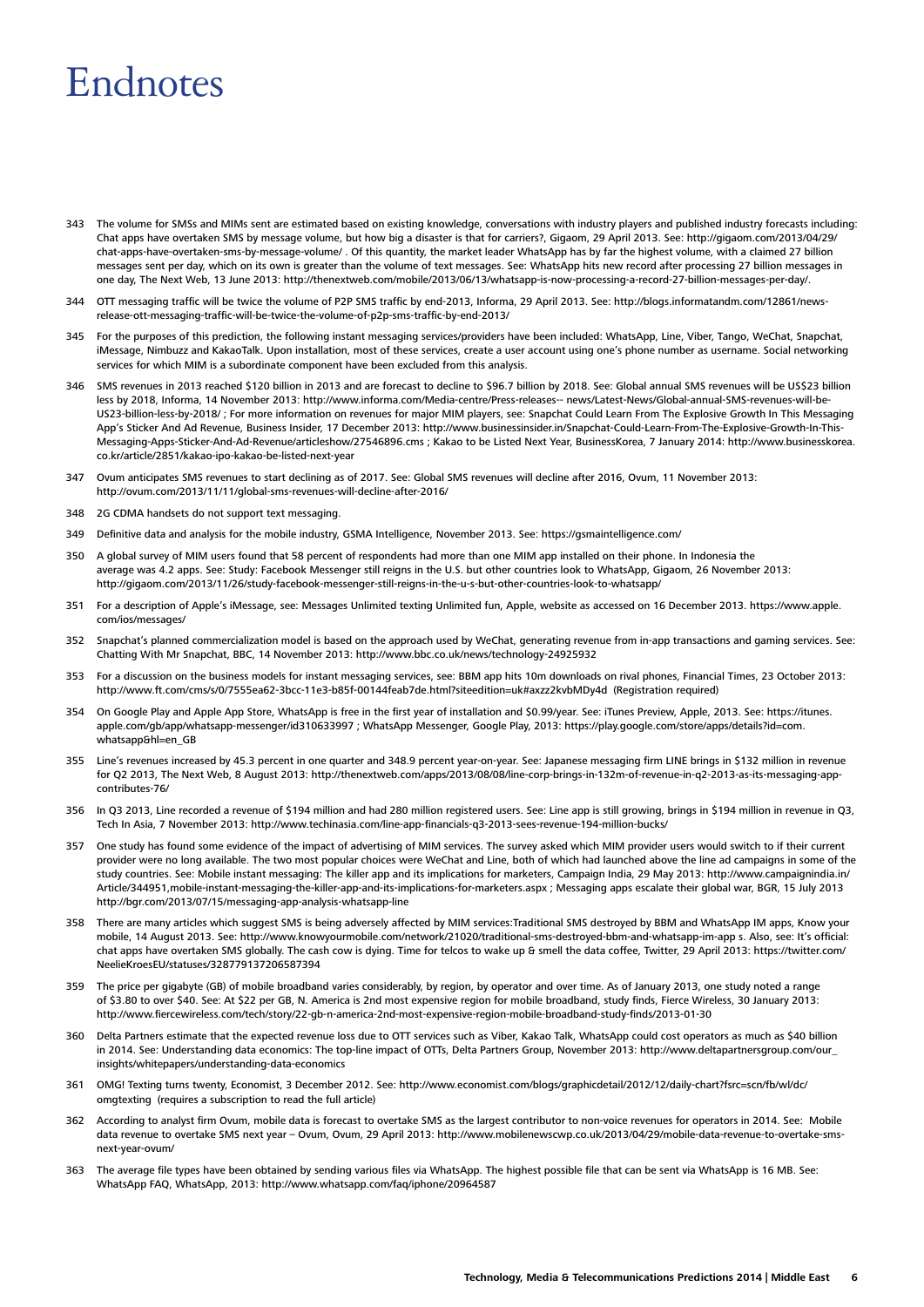- 364 When it comes to innovating new services, the scale and complexity of the global mobile industry means that decision-making is inevitably slow, and the standards that underpin the industry's uniformity have often acted as a straightjacket. Though some carriers have delivered innovative services in isolation, as a group, they have struggled to cooperate in the development and deployment of new services, especially for data. It may well be that trying to negotiate a common MIM messaging standard for operators is simply too hard.
- 365 An application programming interface (API) specifies how software components and databases interact with each other. In the online world, APIs are used by social networking companies, for example, to give third parties access to their login processes (federated login), and customer data/attributes. In the mobile world, operators are now exposing APIs that relate to location, messaging, customer support and customer attributes. In most instances, APIs are presented as a library that can include specifications for data structures and other variables. For more information see: OneAPI, GSMA, 2013: http://www.gsma.com/oneapi/
- 366 The content of the diagram is based on existing knowledge, industry conversations and publicly available information, such as: GSMA, OneAPI: http://www.gsma.com/oneapi/; AT&T Developer Program, APIs: http://developer.att.com/developer/basicTemplate.jsp?passedItemId=12500043
- 367 Ovum expects A2P SMS traffic to grow at a rate of six percent CAGR between 2013-2017, which compares to a three percent CAGR decline in overall messaging traffic. Over 1.4 trillion A2P SMS messages are forecast for 2013, rising to 2.19 trillion messages by 2018. However, revenues from A2P SMS will not balance the decline from person-to-person (P2P) SMS revenues. See: Global SMS revenues will decline after 2016, Ovum, 11 November 2013: http://ovum.com/2013/11/11/global-sms-revenues-will-decline-after-2016/
- 368 UAE Telecommunications Sector Developments & Indicators, 2009-2012, UAE Telecommunications Regulatory Authority, July 2013: http://www.tra.gov.ae
- 369 UAE Telecommunications Sector Developments & Indicators, 2009-2012, UAE Telecommunications Regulatory Authority, July 2013: http://www.tra.gov.ae
- 370 Top 15 Countries with the Highest Smartphone Penetration, Mashable, 17 Aug 2013: http://mashable.com/2013/08/27/global-smartphone-penetration/?utm\_ cid=mash-prod-email-topstories
- 371 Mobile Apps, Spot On, 2011: http://etc-digital.org/digital-trends/mobile-devices/mobile-apps/regional-overview/middle-east/
- 372 Top 15 Countries with the Highest Smartphone Penetration, Mashable, 17 Aug 2013: http://mashable.com/2013/08/27/global-smartphone-penetration/?utm\_ cid=mash-prod-email-topstories
- 373 Most Popular Mobile Applications in Saudi Arabia, Ethos, 27 Sept 2012: http://blog.ethosinteract.com/2012/09/27/most-popular-mobile-applications-in-saudiarabia/
- 374 Deloitte, 2014
- 375 Teenagers say goodbye to Facebook and hello to messenger apps, The Guardian, 10 Nov 2013: http://www.theguardian.com/technology/2013/nov/10/ teenagers-messenger-apps-facebook-exodus
- 376 Facebook to gain more subscribers and expand its mobile services in the Middle East, Gulf News, 20 Feb 2014: http://gulfnews.com/business/technology/ facebook-to-gain-more-subscribers-and-expand-its-mobile-services-in-the-middle-east-1.1293716
- 377 Mobily launches ground-breaking WhatsApp package, Arab News, 15 Sept 2012: http://www.arabnews.com/mobily%C2%A0launches-ground-breakingwhatsapp%C2%A0package